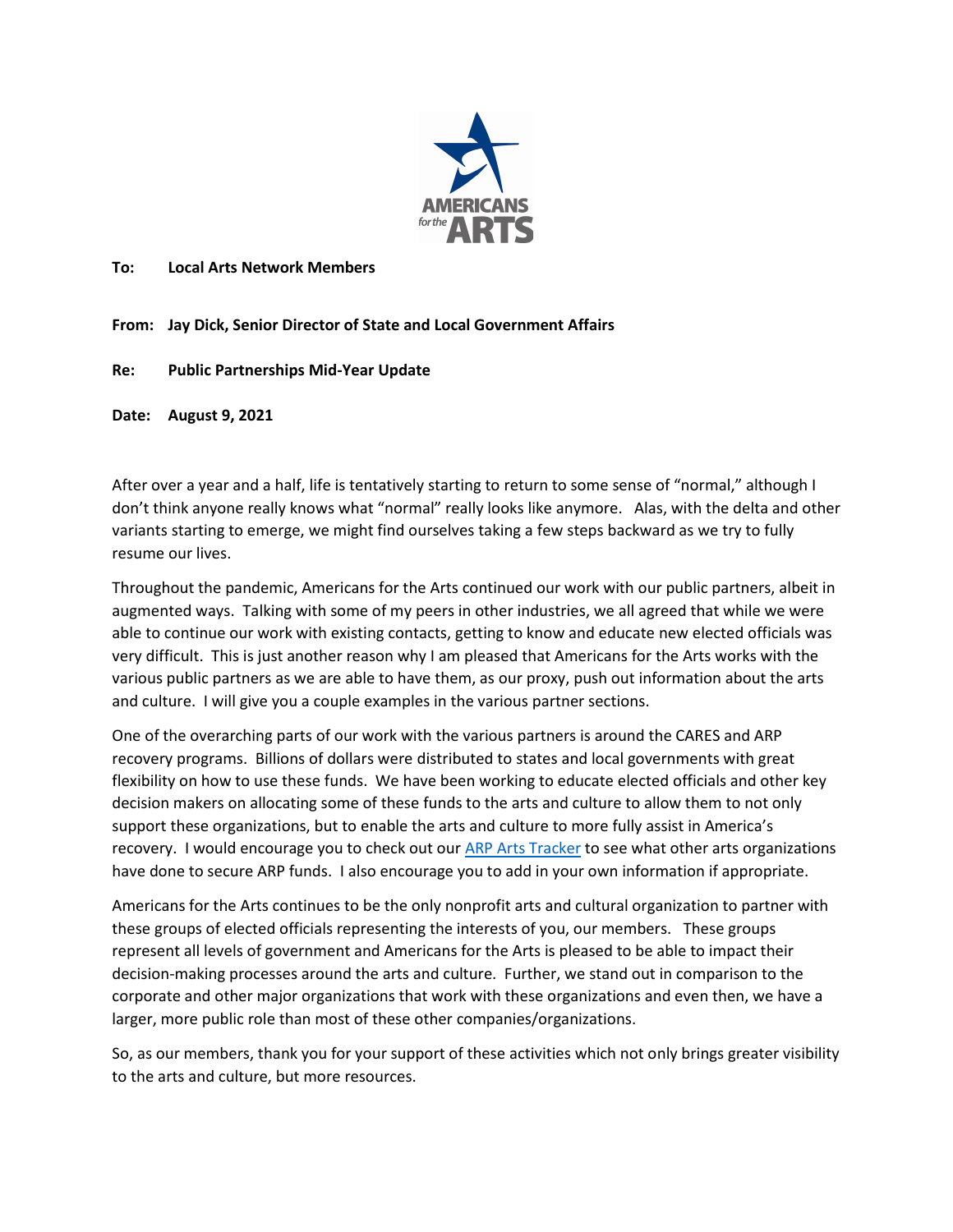### **Western Governors Association**

Our work with Western Governors Association (WGA) and the Western Governors Foundation (WGF) continues. As you will recall, in early 2020, we were approached by WGA staff to identify ways to partner around a project which would become WGF's signature project to establish their priorities and focus. This topic that the governors and AFTA agreed upon was "Arts and Healthy Living in the West." The project consists of two parts: the Indigenous Nutrition Education and Culinary Arts Series and Creative Aging. WGF and AFTA have identified all of our local partners and have been working with them to create the course structures, learning objectives and evaluation methods.

**Coming up**: Americans for the Arts will continue to work with WGA and WGF staff on the Arts and Healthy Living Project to refine the program, complete funding and begin to engage families and seniors. We look forward to returning to WGA in person conferences once they restart which could be either at the end of this year or early in 2022.

#### **National Lt. Governors Association**

After over a year of virtual meetings, NLGA will resume its in person meetings at the end of August at their annual meeting in Point Clear, Alabama (near Mobile). At this meeting, with near pre-pandemic record attendance, about 20 percent of the attending Lt. Governors are new to their positions since NLGA last met in person. In addition to presenting our Public Leadership in the Arts Award, NLGA has allotted each partner time to address the conference. I will be focusing on how the arts are a central part of everyone's economy, how they continue to help people get through the pandemic and how they are part of the solution to re-opening.

NLGA continues to host virtual "coffee chats" and other informal opportunities to interact with the various Lt. Governors which we have been an active participant.

**Coming up:** Americans for the Arts will attend and participate in the August NLGA events with the hope that we can resume in person meetings either this summer or next winter.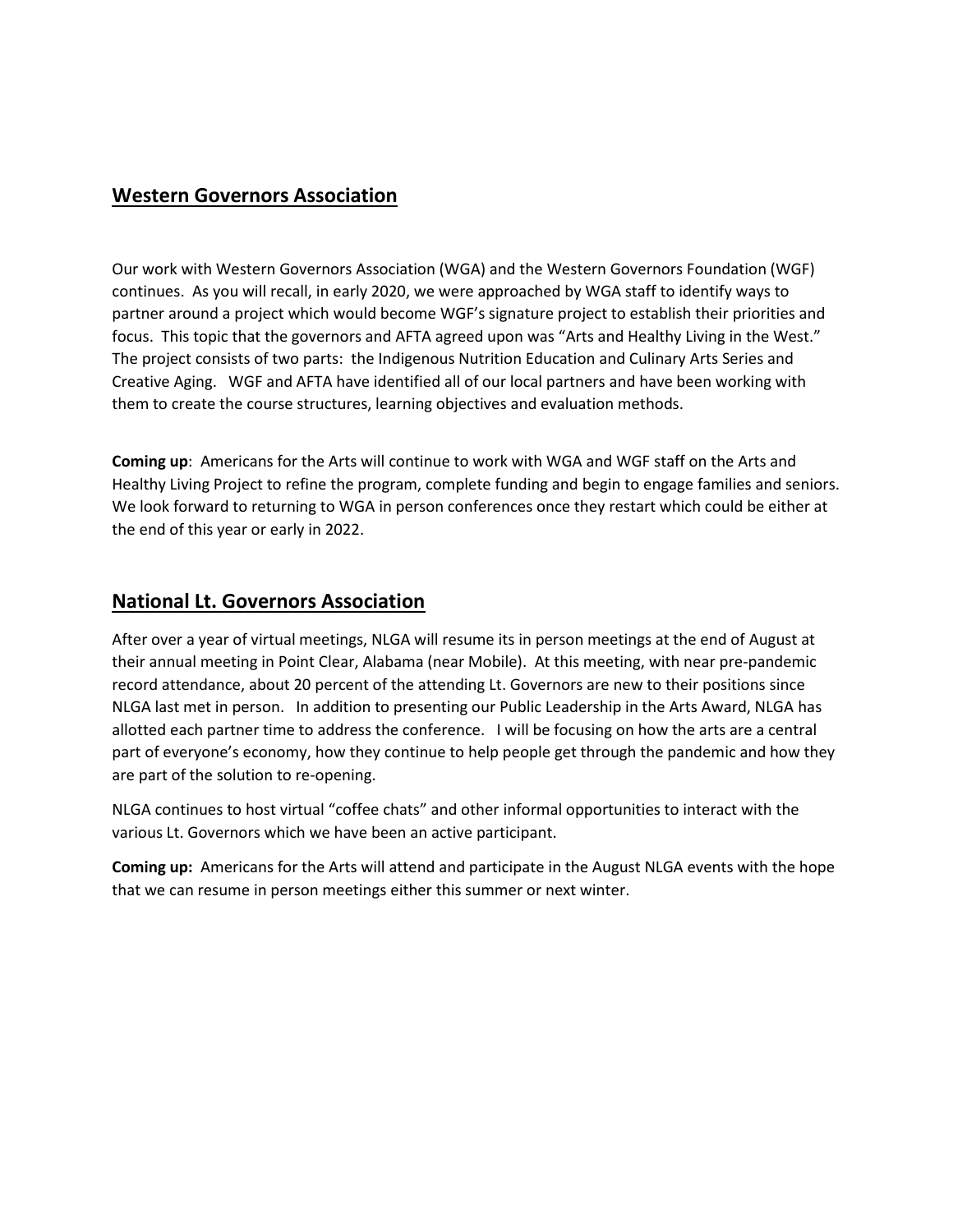# **National Conference of State Legislatures**



While NCSL has not been having in person meetings, Americans for the Arts continues to work with NCSL in a variety of ways to make sure legislators understand how the arts and culture can assist states as they emerge from the pandemic. A few months ago, NCSL created their American Recovery Plan (ARP) [Tracker.](https://www.ncsl.org/research/fiscal-policy/arpa-state-fiscal-recovery-fund-allocations.aspx) When it first came out, there was no arts and culture category. We reached out to NCSL to offer our own research and request that they add an arts category. A week later, they let me know that it was added. Please check out their tracker and if you happened to see if we missed anything, let us know.

Nominations are currently open for the 2021 Public Leadership in the Arts state legislator awardee. If you have a legislator that is deserving, please nominate them by goin[g here.](https://www.americansforthearts.org/by-program/promotion-and-recognition/awards-for-arts-achievement/annual-awards/public-leadership-in-the-arts/public-leadership-in-the-arts-awards-nomination)

**Coming up:** Americans for the Arts will participate at NCSL's Annual Conference in November in Tampa, FL and at their Jobs Summit in December in Las Vegas, NV.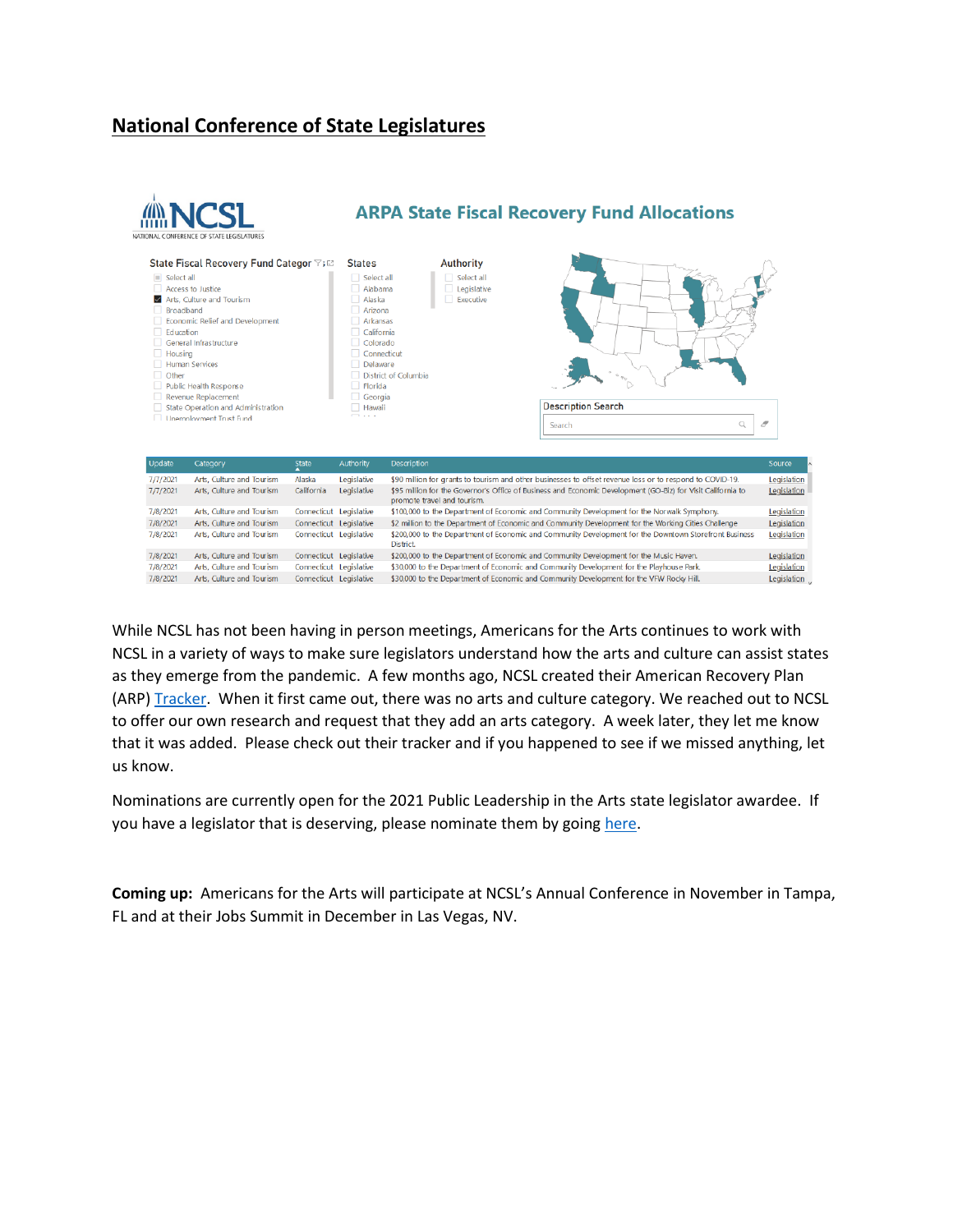## **National Association of Counties**

The National Association of Counties' (NACo) was the last conference I attended in person before the pandemic. It was also the first in-person conference to re-start post pandemic with their Annual Conference happening July 9-12 at National Harbor in Prince George's County just outside of Washington, DC. Their average attendance is around 5,000 folks, but for this meeting they had around 3,000 (but they also planned and advertised it in just over three months). They did do a virtual component, but of the 3,000, only around 10% was virtual. In general, attendees just wanted to be in person and see their colleagues.

The arts played a nice role in the conference – with two dedicated sessions and two others where I spoke.



On the first full day, Saturday, NACo hosted their Arts and Culture Commission meeting (photo above). I am a member of this committee having been appointed by the NACo president. We are also a sponsor of this committee. There were around 70 attendees, which is down from the normal 175 to 200. I am already in conversation with the NACo arts staffer, who is new, to make some changes to revert to previous agendas. For example, this meeting was in the agenda as "NACo Arts and Culture Commission." In the past, we have listed it this way: "Using the Arts to Create Jobs and Increase Tourism, brought to you by the NACo Arts and Culture Commission." That is where we got the higher attendees, many of whom are not "arts folks" who just want to learn more.

At this meeting, I had the opportunity to show our ARP Arts Tracker and talk about a few examples of programs that others are already doing.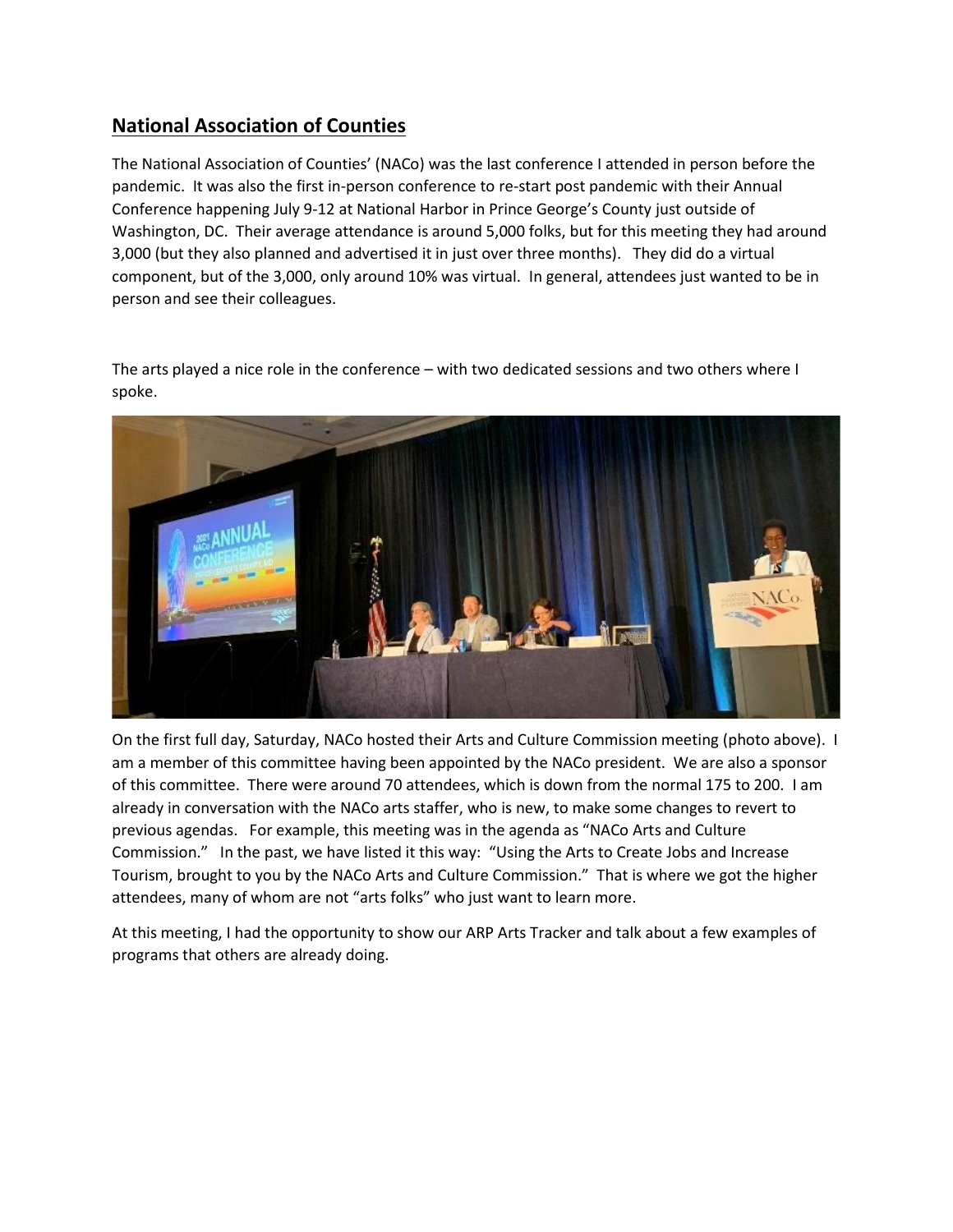

Sunday was the Arts's big day. AFTA presented the 2021 Public Leadership in the Arts Award to Mercer County, WV [Commissioner Greg Puckett](https://www.americansforthearts.org/by-program/promotion-and-recognition/strategic-partners/governmental-partners-public-sector/commissioner-greg-puckett-r-mercer-county-wv) for his continued work in promoting the arts in his county and beyond. This photo is from the award presentation at a NACo general session in front of

their 3,000 attendees. This was done as part of the NACo Achievement awards where they give out certificates of accomplishment in 18 categories. We generally present the award halfway through the list and we are the only "outside" award and our awardee is the only recipient that is allowed to talk. The other just smile and take a photo with their certificate. Of note, one of the 18 award categories is for Arts, Culture and Historic Preservation. This year Leon County, FL was the recipient for their work in partnering with The Village Square, a non-profit public education organization dedicated to building civil discourse and where they developed a new series of events called "Created Equal."

With Commissioner Puckett and I is NACo President Gary Moore, who is from Boone County, Kentucky (which is just over the Kentucky/Ohio State line from Cincinnati.)



I was also pleased to see this sign outside of the awards general session highlighting our sponsorship.

That same day, I also spoke at the NACo Rural Action Caucus (RAC) to represent the award as Commissioner Puckett is the Chair of the RAC. At NACo, there is a fairly robust committee structure. The two dominate committees are the RAC and the Large Urban County Caucus (LUCC). I tailored my remarks to stress how smaller, rural counties can actually benefit more by embracing the arts then larger counties as a percentage of jobs or tax revenue.

At the same time as the RAC, the NACo Arts and Culture Commission hosted a Public Arts Walk in national harbor. Around 60 people attended learning about their robust public arts program. I was pleased to see that this event was highlighted by NACo in their Sunday morning email to all attendees.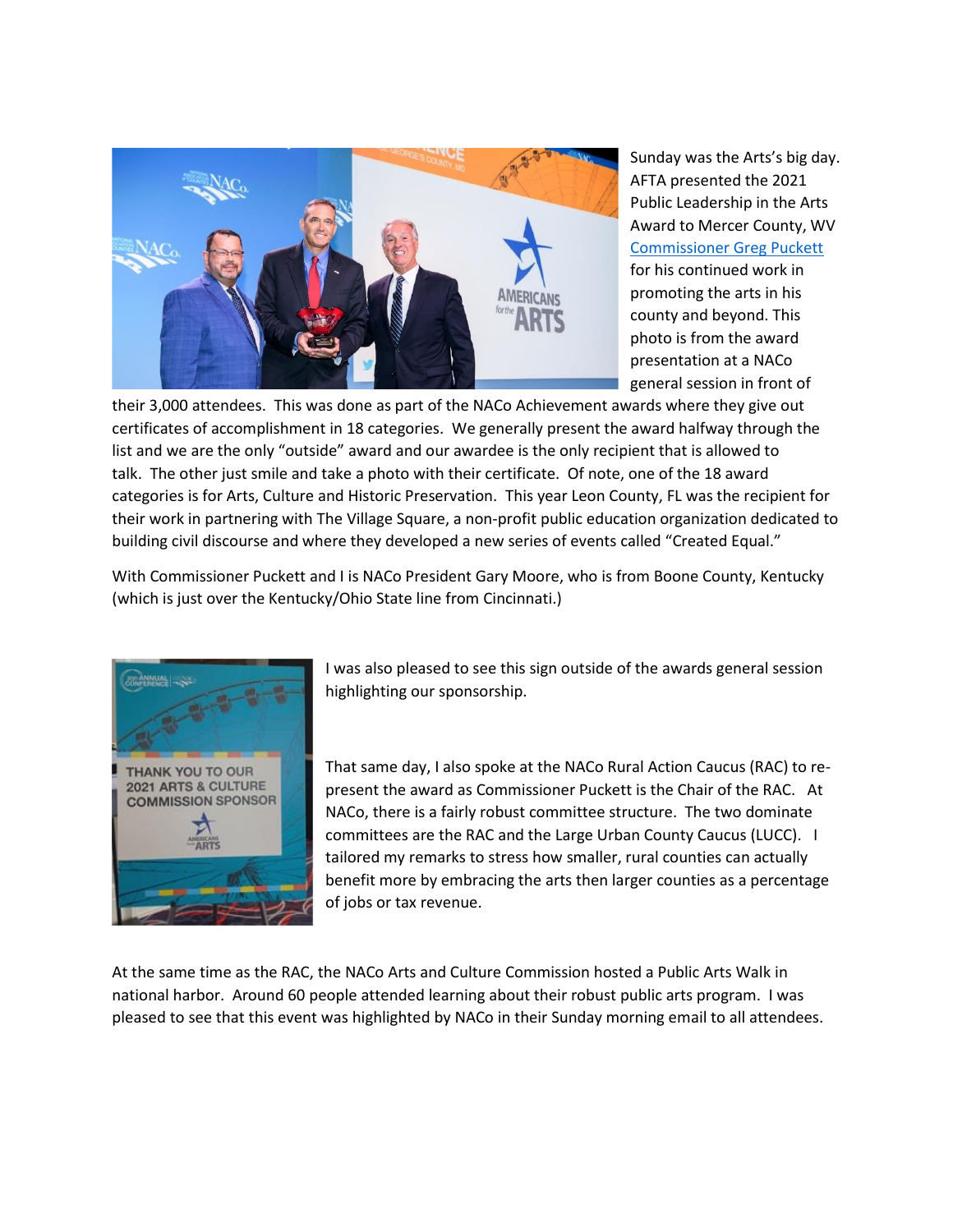

Sponsorship Signage. I was pleased to see that AFTA's logo was listed on their main posters throughout the conference (photo) and in their conference guide. This is the most publicity we have ever received at NACo and we are in some good company.

Notice the other sponsors: Insurance companies, health care companies, IT/tech companies, Telecommunication companies, wealth management fund companies, etc.

Looking at this list, AFTA is certainly the only arts and cultural organization, but it is one of just a couple non-profit organizations. Those other non profits are:

-American Gas Association (with a \$56 million annual budget)

-American Association of American Railroads (\$53 million)

-National Association of Home Builders (\$74 million)

Pew Charitable Trust (\$352 million)

Western Governors University (\$794 million)

For comparison, AFTA's annual budget is around \$18 million dollars. AFTA continues to work above our size and staffing in arenas that our peers are not present. Because of this work, we are able to connect the dots with elected officials what they see nationally at NACo versus what they experience locally with their LAAs and other arts organizations.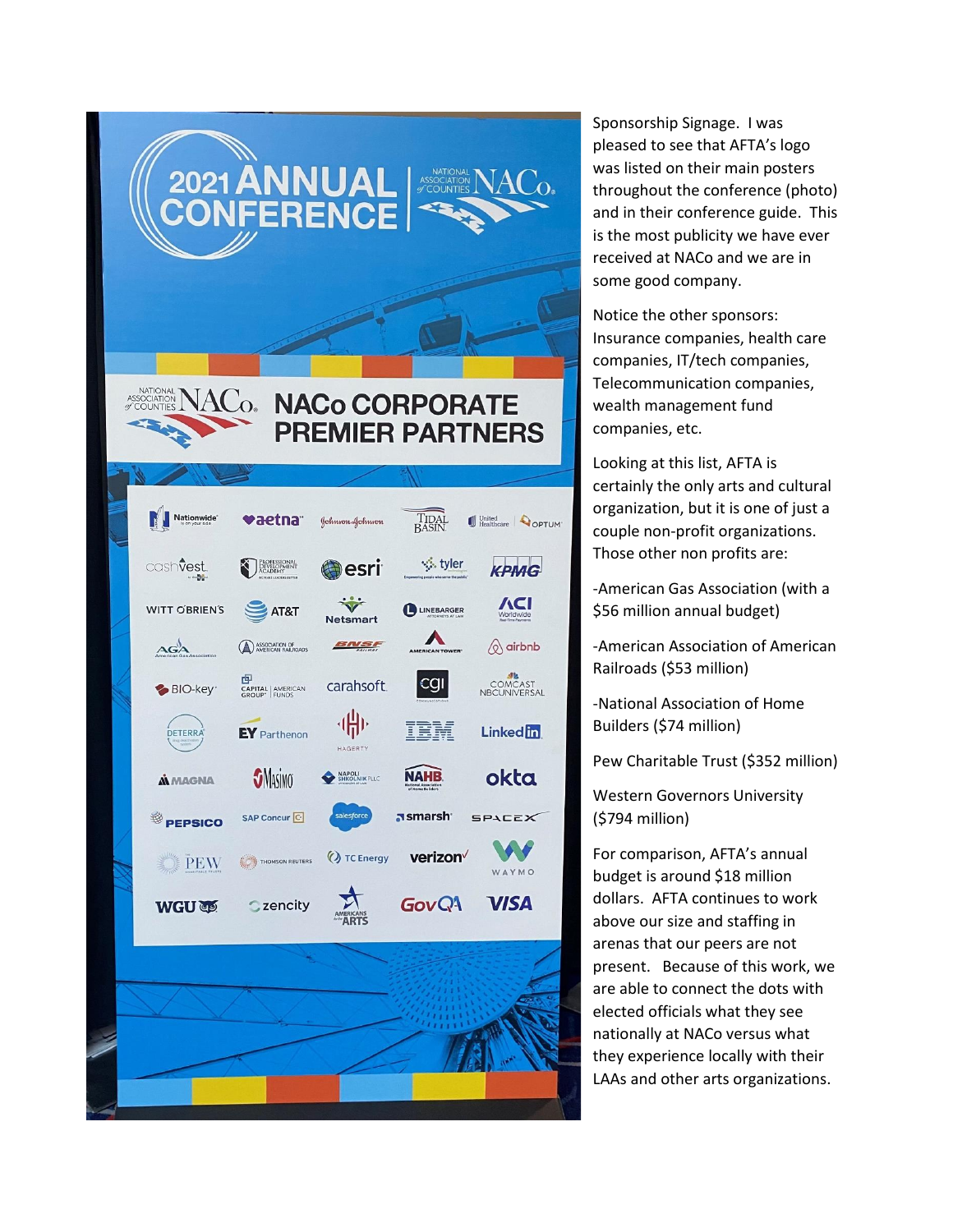Lastly, various NACo Policy committees approved four arts related resolutions.

- Proposed Resolution Encouraging Congress to Provide the Resources Necessary for Developing and Expanding Arts and Cultural Programming in Counties
- Proposed Resolution Encouraging Congress to Fund Creative Arts Therapies for Treating Veterans
- Proposed Resolution Encouraging Congress to Fund the Juvenile Justice Delinquency Prevention Incentive Grants at the Office of Juvenile Justice and Delinquency Prevention
- Proposed Resolution Encouraging Congress to Enact the National Heritage Area Act to Establish Uniform Criteria, Oversight, Accountability, and Funding Stability for Congressionally-Designated National Heritage Areas

NACo uses these resolutions to authorize their government affairs department to advocate on these issues at the federal level.

**Coming up:** NACo will host its 2021 Legislative Conference in Washington, DC in February. We will continue to participate in the monthly Arts and Culture Committee meetings.

## **The United States Conference of Mayors**

Nina Ozlu Tunceli, Americans for the Arts' Chief Counsel for Government and Public Affairs continues to work with USCM and the various mayors to keep the arts and culture top of mind.

In June, Dayton Mayor Nan Whaley become president of The United States Conference of Mayors (USCM) in the mist of Covid. Mayor Whaley outlined her top priorities as:

- Implementing/Protecting the American Rescue Plan Act (ARPA),
- Passage of the Bipartisan Infrastructure Framework/American Jobs Plan,
- Passage of the American Families Plan,
- Reducing Gun Violence.

Americans for the Arts continues to work with USCM and mayors to implement these polices as it relates to the arts and in accordance with AFTA's [policy statements.](https://www.americansforthearts.org/news-room/arts-mobilization-center) Further, we specifically worked with our members to contact their mayors about how to use CARES and ARP funding to support the arts and culture.

Nina Ozlu Tunceli will also be representing AFTA at the Tourism, Arts, Parks, Entertainment and Sports Committee meeting at USCM's Annual Conference, which will take place in Austin on August 31 – September 4, 2021. At this meeting, mayors will discuss and vote on several policy resolutions, including ones that Americans for the Arts put forward: